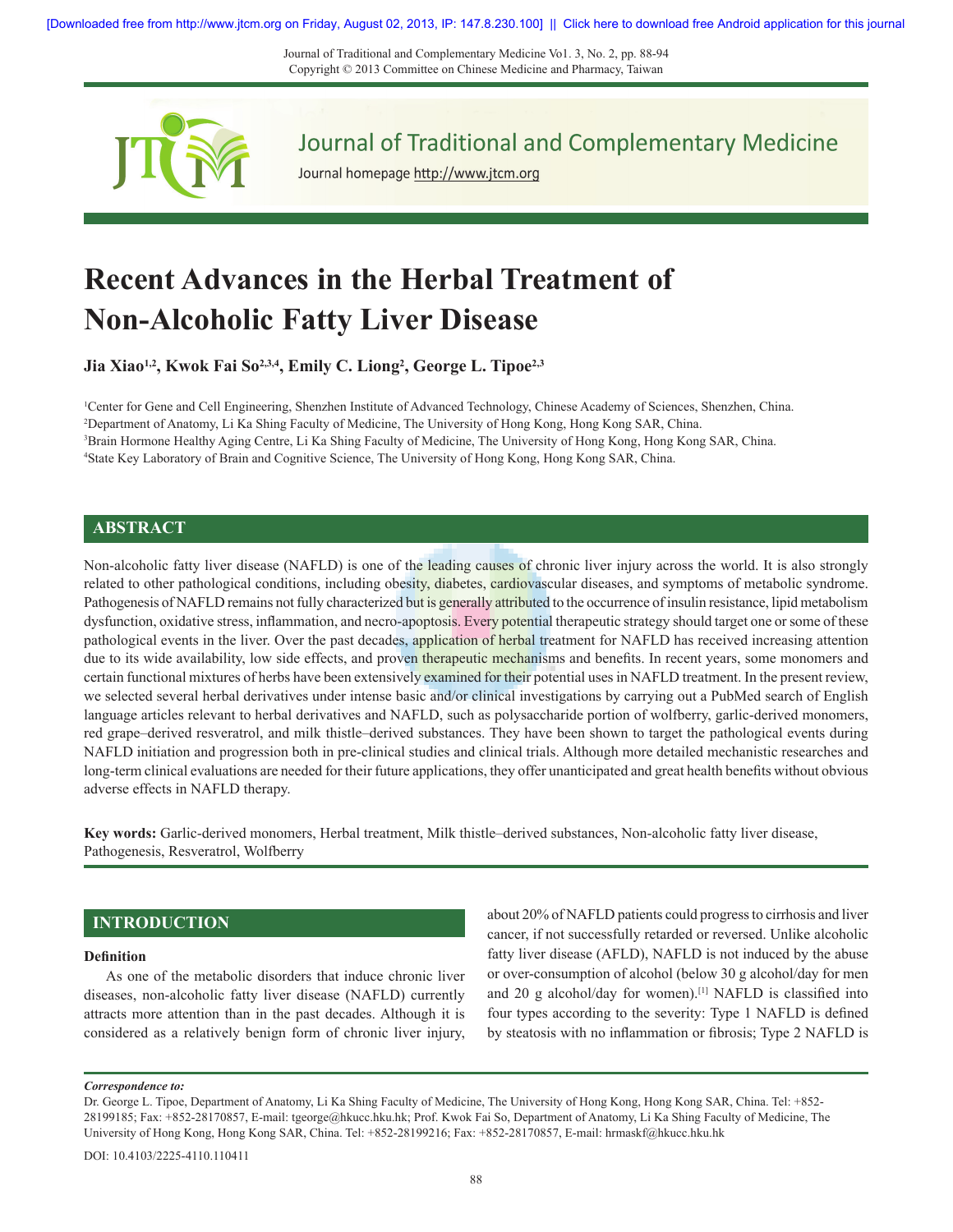steatosis with non‑specific lobular inflammation but absence of fibrosis or hepatocyte ballooning; Type 3 NAFLD is steatosis with inflammation and fibrosis of variable levels [non-alcoholic steatohepatitis (NASH)]; Type 4 NAFLD is steatosis with inflammation, hepatocyte ballooning, and fibrosis or Mallory-Denk bodies (NASH).<sup>[2-4]</sup>

### **Epidemiology**

NAFLD is one of the leading causes of chronic liver disease in both developed and developing countries. In a study of adult NAFLD prevalence based on histological aspects, steatosis was present in  $\sim$ 70% of obese individuals and  $\sim$  35% of lean individuals. NASH was found in  $\sim$ 18.5% of obese people and  $\sim$ 2.7% of lean people. The differences in these two sets of population are significant.<sup>[5]</sup> Several population-based studies found that the prevalence of fatty liver is 13-22% in lean non‑alcoholic subjects by using ultrasound imaging as the diagnostic method.<sup>[6-8]</sup> In the Western world, NAFLD affects 20-35% of adult people and 5-17% of children.[9,10] Due to the content of fat in modern diet and change in the people's lifestyle, NAFLD has become one of the leading causes of chronic liver diseases in China  $(\sim 15\%)^{[11]}$ and Hong Kong  $({\sim}27.3\%)$ .<sup>[12]</sup>

It is well known that NAFLD shows gender and age differences in normal population. According to a recent survey in Japan, concerning cirrhotic NASH patients, the prevalence in women  $(\sim 57\%)$ was higher than in men  $(\sim 43\%)$ .<sup>[13]</sup> However, another survey that investigated the prevalence of hepatocellular carcinoma in already established NASH patients found that men exhibited higher prevalence ( $\sim 62\%$ ) when compared with women ( $\sim 38\%$ ).<sup>[14]</sup> The causes of gender differentiation of NAFLD may be attributed to estrogenic endocrinology, fat distribution, and lifestyle differences (e.g., smoking population ratio is higher in men than in women). However, the details of the reason and mechanism of gender differentiation remain one of the unresolved questions in the field of hepatology.

Prevalence of NAFLD is also influenced by ethnicity. African‑Americans show significantly less hepatic steatosis, although the prevalence of obesity and diabetes is relatively high.[3] Hispanic-Americans exhibit high prevalence of steatosis, while Asian‑Americans only show an intermediate level of prevalence of steatosis.[9,15] Another study found that liver dysfunction in Japanese with severe obesity [body mass index >35 kg/m2 ] tends to be more severe than that in non-Japanese patients.<sup>[16]</sup> Differences of NAFLD prevalence are associated with different visceral adiposity and metabolic responses.

#### **Pathological mechanisms**

During the past two decades, although some cellular processes of NAFLD have been extensively studied, the exact pathogenesis of NAFLD remains largely unknown. Few years ago, a pathological model of NAFLD named "multi-hit" model described the pathological mechanisms of NAFLD initiation and progression.<sup>[17]</sup> In this model, the first hit in NAFLD is the dysfunction of fatty acid metabolism which leads to insulin resistance and altered signaling transductions, thereby making the hepatocytes vulnerable to the following multiple hits. Mitochondrial fatty acid oxidation which induces oxidative stress, expression of pro‑inflammatory cytokines and chemokines that is nuclear factor kappa Β (NF-κB) dependent, expression of pro‑fibrogenic factors, and adipocytokines are considered as the possible causative factors that contribute to cell inflammation and necrosis/apoptosis with subsequent activation of fibrogenic cascade.[17,18] Detailed pathogenic events in the initiation and development of NAFLD are summarized in Figure 1. Very recently, the "multi-hit" model has been amended to a "multiple parallel hit" model in which steatosis and NASH are discrete entities rather than two points of the NAFLD spectrum, not only from a histological but also from a pathophysiological standpoint.<sup>[19,20]</sup>

### **Current therapies**

To date, there are two major categories of NAFLD therapies: (1) lifestyle interventions (including weight reduction, dietary modification, and physical exercise) and (2) pharmaceutical therapies. Weight reduction and dietary modification are the most recognized strategies for the control of NAFLD. In recent years, emerging evidence suggests that long-term and moderate-intensity exercise is a very effective and safe way to retard the progression of not only NAFLD but also some other kinds of metabolic diseases, including obesity and hyperlipidemia. However, the underlying mechanisms of lifestyle interventions in attenuating the progression of NAFLD still remains largely unknown, although a large number of clinical studies have confirmed their therapeutic potentials. For pharmaceutical therapies, a wide range of drugs, including antioxidants, insulin sensitizers, lipid lowering agents, and renin–angiotensin system blockers, have been applied in clini– cal trials. However, pharmaceutical therapies for NAFLD exhibited few positive outcomes in clinical trials, although animal and



**Figure 1.** Illustration of molecular events involved in the pathogenesis of non‑alcoholic fatty liver disease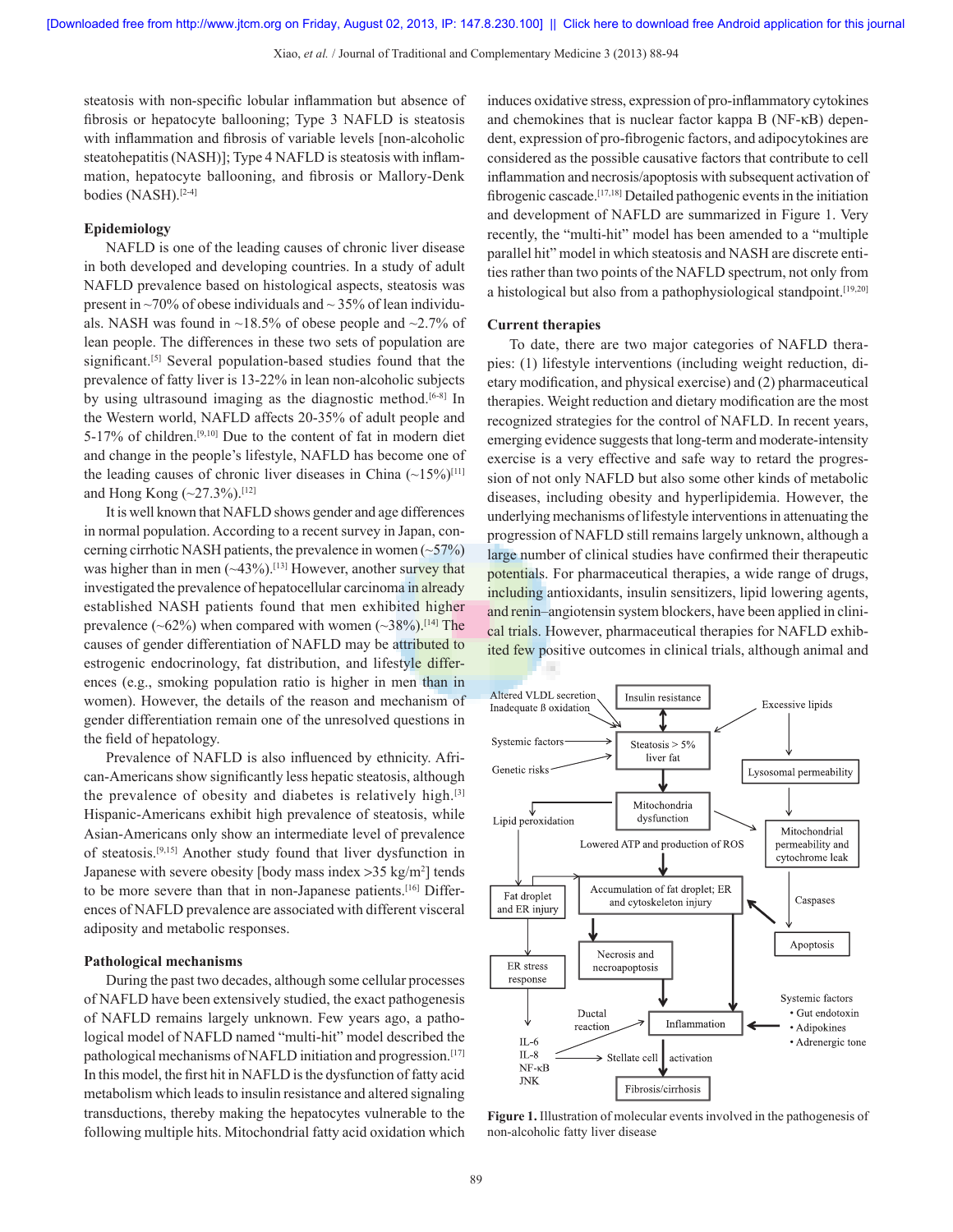cellular studies contributed several promising advancements.[21,22]

In recent years, the beneficial effects of herbal derivatives on NAFLD progression have received increasing attention since these substances hold several advantages: (1) widely available around the world, particularly in Chinese societies; (2) natural products with low or minimal side effects; and (3) some of them have been extensively studied in modern basic and clinical studies.[23] In the current review, we mainly focus on the recent advances of herbal derivatives in the amelioration of NAFLD in laboratory studies and, if applicable, clinical trials.

# **RECENT FINDINGS FROM HERBAL TREATMENT OF NAFLD**

### *Lycii fructus* **(**枸杞子 **Gǒu Qǐ Zǐ, wolfberry, goji berry)**

Wolfberry is the fruit of plant *Lycium barbarum* of the family Solanaceae. It is a famous drug or supplement in traditional Chinese medicine in which it holds beneficial properties on both liver and eyes.[24] In terms of substances, the polysaccharide portion of wolfberry (often referred as LBP) represents the most important part. Modern studies indicate that LBP possesses a wide range of biological actions, including antioxidant effect, immunoregulation, neuroprotection, control of glucose metabolism, and anti-tumor activities. Clinical trials also found that intake of LBP juice increases the number of lymphocytes and levels of interleukin‑2 and immunoglobulin G in human beings. LBP also was found to increase the serum levels of antioxidants while decreasing the lipid peroxide formation.[25,26] In the liver, early reports demonstrated that treatment with LBP inhibited proliferation and induced apoptosis in hepatoma cells, leading to possible anti‑tumor application of LBP.[27,28] Another study exhibited the protective effects of LBP on high-fat diet induced liver oxidative stress injury through the restoration of antioxidant enzyme activities and the reduction of oxidative stress products [e.g. malondialdehyde (MDA)].[29] In an alcohol-induced liver injury rat model, LBP co-treatment with the administration of ethanol significantly ameliorated the liver injury. Underlying mechanism involved alleviation of oxidative stress and reduction of lipid accumulation in the liver.[30] We also found that in a carbon tetrachloride  $(CCl<sub>4</sub>)$ -induced acute mouse liver injury model, pre-treatment with 1 mg/kg and 10 mg/kg LBP before the intoxication of  $\text{CCl}_4$  obviously improved hepatic histology, reduced oxidative stress, alleviated hepatic inflammation/ chemoattraction, and promoted liver regeneration partly through an NF‑κB–dependent pathway.[31] Due to its beneficial properties in the amelioration of oxidative stress and inflammation, it is reasonable to speculate its role in NAFLD progression. To test this hypothesis, we applied our newly established voluntary NAFLD rat in which the energy percentage from the fat is only 30% to co-treat with LBP.<sup>[32]</sup> Eight-week induction of NAFLD in the rat introduced typical clinical symptoms of fatty liver disease, such as fat deposition, fibrosis, increased serum aminotransferase level, oxidative stress, inflammation, and apoptosis. Co-treatment with LBP (1 mg/kg, daily oral feeding) effectively improved hepatic histology, reduced fat accumulation, fibrosis, oxidative stress, inflammation, and apoptosis partially through modulating the transcriptional factors NF‑κB and activator protein‑1 (AP‑1). In

addition, long‑term uptake of LBP did not show obvious adverse effect on healthy rat liver (Xiao *et al*., submitted manuscript). Therefore, we concluded that LBP holds great potential in the treatment of NAFLD with low side effects.

### **Garlic (**大蒜 **Dà Suàn)**

Garlic, or *Allium sativum*, is a species in the onion genus *Allium*. It has a very long history (over 6,000 years) as both culinary and medicinal uses in Asia, Egypt, and the Mediterranean regions. In terms of liver diseases, a recent paper reported the protective effect of oral consumption of whole garlic attenuates high-fat diet caused abnormal lipid profile through AMP‑activated protein kinase (AMPK) pathway.<sup>[33]</sup> In a fructose-fed rat model, administration of raw garlic homogenate along with the diet induction improves insulin resistance, oxidative stress, and lipid metabolism.[34] Aged black garlic, when given along with chronic ethanol administration in Sprague‑Dawley rat, effectively reduced hepatic oxidative stress through the enhancement of antioxidant enzymes and the decrease of cytochrome P450 system activity.[35] Diallyl trisulfide from garlic has also been found to play protective roles in  $\text{CCl}_4$ -induced acute liver damage.<sup>[36]</sup> This result is consistent with our findings that aged garlic derived *S*-allylmercaptocysteine (SAMC) alleviated CCl<sub>4</sub>-induced hepatic necro-inflammation and oxidative stress. SAMC also promoted liver regenerative ability after acute injury.[37] Thus, based on these observations, we evaluated the protective property of SAMC against NAFLD in our clinically relevant high-fat diet model. Similar to the results of LBP, our high-fat diet recipe induced evident NAFLD symptoms in rats after an 8-week feeding. SAMC co-treatment also potently attenuated NAFLD features including steatosis, fibrosis, oxidative stress, and inflammation. These beneficial effects were partially mediated by kinase- and transcriptional factor-dependent pathways.[38] In addition, we demonstrated that SAMC could also inhibit apoptosis while promoting hepatic macroautophagy, contributing to further protection against NAFLD‑induced chronic liver injury (Xiao *et al*., article in press).

### **Green tea (**綠茶 **Lǜ Chá)**

Green tea is one of the best documented plants that have been used in the prevention of liver diseases. It has also received much attention in the last 20 years. Green tea is a kind of tea made solely from the leaves of plant *Camellia sinensis*. It originated from China and then spread to other Asian countries, such as Japan, Korea, and Vietnam. Recently, it has also spread to Western countries where black tea is traditionally consumed. Studies using extracts from green tea found the beneficial or even therapeutic effects of green tea on liver diseases. Chen *et al.*, used a pure form of epigallocatechin‑3‑gallate (EGCG), the major polyphenol of green tea, in mice treated with CCl<sub>4</sub>. They found that EGCG showed a dose-dependent ameliorative effect on  $\text{CCl}_4$ -induced liver injury, oxidative stress, and inflammation at both histological and biochemical levels.<sup>[39]</sup> Another recent study demonstrated that EGCG potently inhibited the entry of hepatitis C virus(HCV) in hepatoma cell lines and primary human hepatocytes through blocking both extracellular virions and cell-to-cell spread.<sup>[40]</sup> In alcohol-induced rat liver injury model, co‑treatment of whole green tea extracts with ethanol administration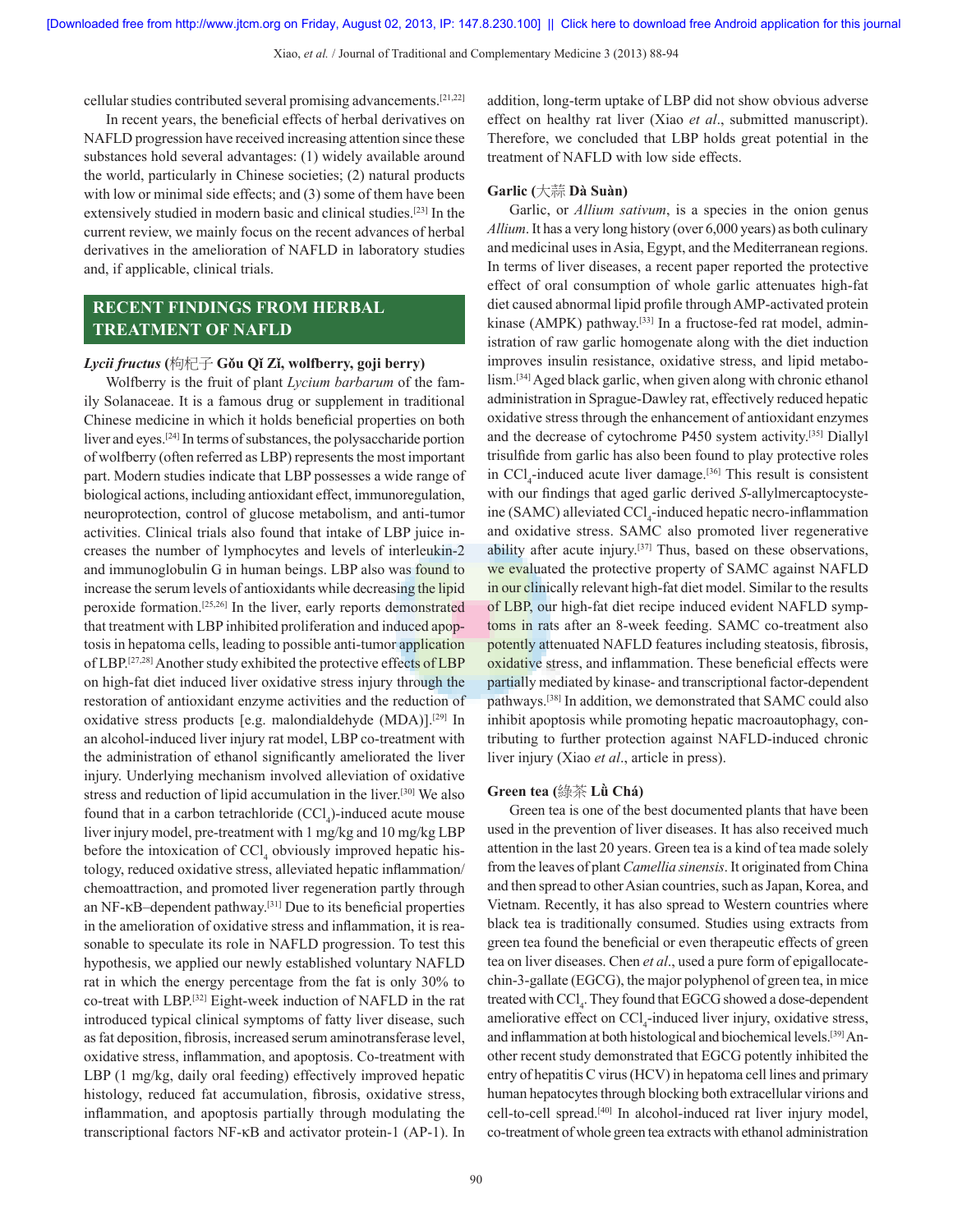effectively attenuated hepatic oxidative stress through cytochrome P450 2E1 (CYP2E1) and reduced form of nicotinamide adenine dinucleotide phosphate (NADPH) oxidase systems.[41] Moreover, in obese mice, typical NASH features, including lipid accumulation, oxidative stress, nitrative stress, and inflammatory response, were attenuated by green tea extract administration.[42] Our recent study suggested that 85% pure extract of (−) EGCG reduced the severity of liver injury in an experimental model of NAFLD associated with lower concentration of pro‑fibrogenic, oxidative stress, and pro‑inflammatory mediators, partly through modulating the activities of transforming growth factor/SMAD (TGF/SMAD), phosphoinositide 3‑kinase/Akt/forkhead box protein O1 (PI3K/Akt/ FoxO1) and NF‑κB pathways. Therefore, green tea polyphenols and EGCG are a useful supplement in the prevention of NAFLD (Xiao *et al*., submitted manuscript).

### **Resveratrol**

Resveratrol (RSV; 3,5,4'-trihydroxystilbene) is a phytoalexin extracted from red grapes. It is one of the most well-documented and accepted herbal derivatives in the world due to its strong capacity against oxidation and inflammation.[43] In recent years, many groups have found the very promising phytochemical properties of RSV in the treatment of NAFLD. Co-treatment with RSV promoted the phosphorylation of AMPK, leading to the suppression of lipogenic genes (*SREBP‑1c* and *FAS*), after NAFLD was induced with high-fat diet.<sup>[44]</sup> This effect was further supported by the studies that followed in which treatment of RSV attenuated oxidative stress and inflammation *in vivo*. [45] The effects of RSV on dysregulated lipid metabolism during NAFLD were found to be through sirtuin 1 (SIRT1) pathway<sup>[46,47]</sup> and the up-regulation of hepatic low-density lipoprotein receptor.<sup>[48]</sup> Regarding its potent effects on oxidative stress and inflammation, as well as its wide availability around the world, RSV is a significant candidate for the daily prevention of fatty liver diseases.

### **Milk thistles**

Both silybin and silymarin are derivatives of plant milk thistle (*Silybum marianum*), a flowering plant of the daisy family. In the past 10 years, more than 10,000 papers have been published on the antioxidative, chemopreventive, and hepatoprotective effects of these substances. In the liver cells, the common beneficial effects of silybin and silymarin include antioxidative effects, direct/indirect effects on inflammation and fibrosis, as well as modulation of metabolic pathways. For example, in the presence of oxidative stress and nitrosative stress, silybin inhibits the formation of free radicals and nitric oxide, phosphorylates adenosine diphosphate to increase the content of adenosine triphosphate, decreases the content of MDA, and recovers the basal expression levels of antioxidant enzymes such as catalase (CAT), superoxide dismutase (SOD), and glutathione peroxidase (GPx).<sup>[49,50]</sup> The anti-inflammatory effects of silybin and silymarin are from their interference with NF‑κB–controlled transduction cascade. Consistent with the antioxidant activity, silybin and silymarin inhibit NF‑κB activation and translocation through suppression of upstream phosphorylation and degradation of IκBα. [51] A recent basic study exhibited that crude extract of *Silybum marianum* played anti‑apoptotic and anti‑inflammatory roles in the treatment of experimental steatohepatitis, when rats were fed with methionine and choline deficient (MCD) diet for 8 weeks. The beneficial effects of *S. marianum* were partly found to be through the mitogen‑activated protein kinase (MAPK) pathway.[52] Another interesting clinical study found that when compared with the therapeutic effects on chronic hepatitis C patients, the effects of silymarin were better on NAFLD patients due to their higher flavonolignan plasma concentrations and more extensive enterohepatic cycling.[53]

### **Other derivatives and decoctions**

Unlike the modern Western medicine, traditional Chinese medicine prefers herbology, meaning the combination of different medical herbs into one recipe or prescription.[54] With the help from advanced technologies in chemistry, pharmacology, and experimental biology, the effective monomers of many Chinese medicine formulae have been identified. One of the most attractive monomers is berberine, an alkaloid isolated from the Chinese herb *Coptidis rhizoma* (黃連 Huáng Lián, the root of *Coptis chinensis*). In laboratory studies, berberine is considered to possess an anti‑steatotic effect due to its ability to re-activate AMPK<sup>[55]</sup> and to up-regulate low-density lipoprotein receptor expression through the extracellular signal-regulated kinase (ERK) and c-Jun N-terminal kinase (JNK) pathways.<sup>[56,57]</sup> In addition, berberine is shown to reduce hepatic inflammatory responses. In db/db mice, addition of berberine down-regulated the expression of pro-inflammatory cytokines [e.g. tumor necrosis factor (TNF)- $\alpha$  and interleukin (IL)-6] through the modulation of NF-κB signaling pathway.<sup>[55,58]</sup> However, to date, there is no direct study examining the effects of berberine treatment on NAFLD.

In the therapy of Chinese medicine, herbal prescriptions of NAFLD are formulated from several kinds of herbs, based on the symptoms of patients. So, it is relatively difficult to figure out which component from the formula is the main effective monomer for the therapy of NAFLD. Actually, under most circumstances, the therapeutic properties of herbal formulae largely depend on the additive or synergistic effects of these monomers. In recent years, the functions of several Chinese medicine formulae in NAFLD treatment have been investigated in both pre‑clinical and clinical studies. This aspect of information has been well reviewed by Dong *et al*. [59]

## **PERSPECTIVES AND FUTURE DIRECTIONS**

Since the pathogenesis of NAFLD is attributed to multiple and parallel levels of pathological events, from upstream insulin resistance to downstream apoptosis/autophagy, effective therapies for NAFLD should target one or several of these events. To date, LBP, garlic derivatives, green tea, resveratrol, and milk thistle derivatives are the most promising reagents that can target most of the pathological changes during NAFLD development. Some of them even have clinical trial data to support their possible therapeutic function for NAFLD (e.g. LBP and milk thistle). The detailed experimental achievements of these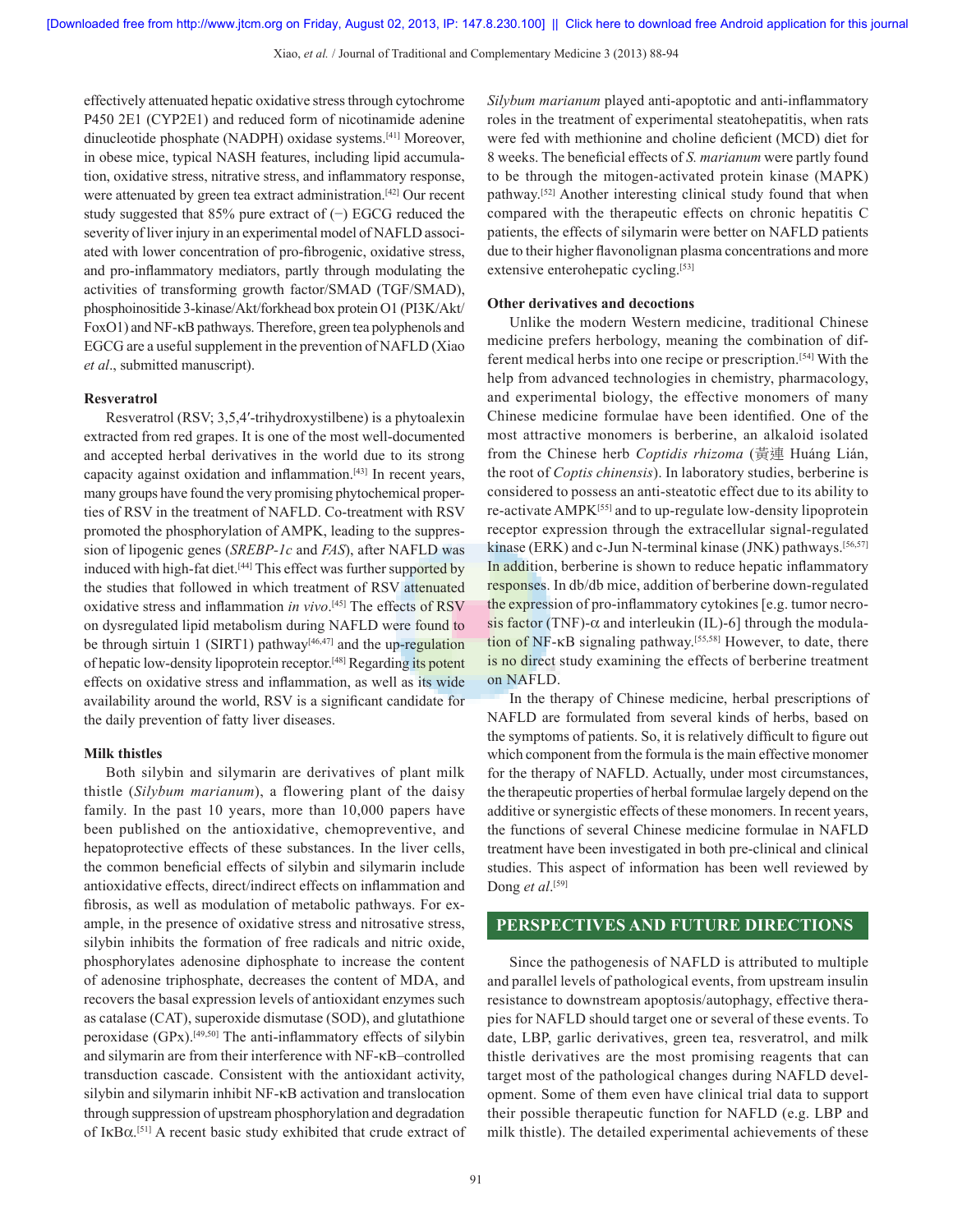Xiao, *et al.* / Journal of Traditional and Complementary Medicine 3 (2013) 88‑94

| <b>Herbal derivative</b>                      | Model                                                                                                 | <b>Treatment and dosage</b>                                                                | <b>Proposed mechanisms</b>                                                                                                                          | <b>References</b>                       |
|-----------------------------------------------|-------------------------------------------------------------------------------------------------------|--------------------------------------------------------------------------------------------|-----------------------------------------------------------------------------------------------------------------------------------------------------|-----------------------------------------|
| Lycium barbarum<br>(wolfberry, goji<br>berry) | 30-day randomized, double-blind,<br>placebo-controlled clinical study in<br>aged Chinese              | Daily 120 ml<br>LBP-standardized L. barbarum<br>preparation (GoChi) drink                  | Increased serum levels of<br>antioxidants (SOD and GSH-Px)<br>and decreased lipid peroxidation                                                      | $[25]$                                  |
|                                               |                                                                                                       |                                                                                            | Increased number of lymphocytes<br>and levels of interleukin-2 and<br>immunoglobulin G                                                              | $[26]$                                  |
|                                               | Two-month induction of NAFLD<br>with high-fat diet in Kunming mice                                    | Daily oral feeding with<br>50 mg/kg, $100$ mg/kg, and<br>150 mg/kg LBP                     | Increased blood and hepatic<br>antioxidant levels (e.g. SOD,<br>GSH-Px, and CAT) and decreased<br><b>MDA</b> formation                              | $[29]$                                  |
|                                               | Eight-week induction of NAFLD<br>using a voluntary high-fat diet<br>model (30% fat) in SD rats        | Daily oral feeding with<br>$1$ mg/kg LBP                                                   | Improved histology, fibrosis,<br>oxidative stress, inflammation,<br>and apoptosis through kinase-and<br>transcription factor-mediated<br>pathways   | Xiao et al.,<br>submitted<br>manuscript |
| Garlic                                        | Eight-week induction of NAFLD<br>using a high-fat diet model<br>$(45\% \text{ fat})$ in C57BL/6J mice | Another 7-week feeding with<br>high-fat diets supplemented<br>with 2% or 5% garlic (wt:wt) | Reduced body weight, white<br>adipose tissue deposits, and<br>hepatic lipid accumulation<br>through AMPK pathway                                    | $[33]$                                  |
|                                               | Eight-week induction of NAFLD<br>using a 65% fructose diet in SD rats                                 | Daily oral feeding with raw<br>garlic homogenate (250 mg/kg)                               | Improved insulin and glucose<br>metabolism; reduced lipid<br>deposition and oxidative stress                                                        | $[34]$                                  |
|                                               | Eight-week induction of NAFLD<br>using a voluntary high-fat diet<br>model (30% fat) in SD rats        | Intraperitoneal injection of<br>200 mg/kg garlic-derived<br>SAMC 3 times a week            | Improved steatosis, fibrosis,<br>oxidative stress, and inflammation<br>through kinase-and transcription<br>factor-mediated pathways                 | $[38]$                                  |
| Green tea                                     | Leptin-deficient obese (ob/ob) mice                                                                   | Daily feeding with AIN-93G<br>diet containing green tea<br>extracts at 0.5% or 1% (wt/wt)  | Reduced lipid accumulation,<br>inflammation, oxidative stress,<br>and nitrative stress                                                              | $[42]$                                  |
|                                               | Eight-week induction of NAFLD<br>using a voluntary high-fat diet<br>model (30% fat) in SD rats        | Intraperitoneal injection of<br>50 mg/kg green tea-derived<br>EGCG 3 times a week          | Reduced steatosis, fibrosis,<br>necrosis, and inflammation<br>through TGF/SMAD, PI3K/Akt/<br>FoxO1, and NF-kappa B pathways                         | $[38]$                                  |
| Resveratrol                                   | Sixteen-week induction of NAFLD<br>with high-fat diet (59% fat) in<br>Wistar rats                     | Daily oral feeding with<br>resveratrol (100 mg/kg) from<br>week 11 to week 16              | Reduced hepatic triglyceride<br>accumulation and insulin<br>resistance partly through AMPK                                                          | $[44]$                                  |
|                                               | Four-week induction of NAFLD<br>with high-carbohydrate diet (80%<br>carbohydrate)                     | Daily oral feeding with 10 mg<br>resveratrol                                               | Reduced steatosis, oxidative<br>stress, glucose level, and<br>inflammation                                                                          | $[45]$                                  |
|                                               | Thirteen-week induction of NAFLD<br>with high-fat diet (54% fat) in<br>Wistar rats                    | Daily oral feeding with 50 mg<br>or 100 mg/kg resveratrol                                  | Reduced steatosis with<br>up-regulation of hepatic<br>low-density lipoprotein receptor<br>and scavenger receptor class B<br>type I gene expressions | $[48]$                                  |
|                                               | Steatosis was induced by incubating<br>HepG2 cells with 0.05-0.3 mM<br>palmitate                      | Co-incubation with 40 $\mu$ M<br>resveratrol                                               | Reduced steatosis through SIRT1-<br>FoxO1 pathway                                                                                                   | $[47]$                                  |
| Milk thistle                                  | Eleven-week induction of NAFLD<br>using an MCD model in N-Mary rats                                   | Equivalent to 1.0 g seeds<br>powder/kg body weight/day by<br>gavage                        | Alleviated inflammation, oxidative<br>stress, and apoptosis through<br>kinase-dependent pathways                                                    | $[52]$                                  |
|                                               | Patients with NAFLD                                                                                   | Oral silymarin (280 or 560 mg)<br>every 8 h for 7 days                                     | Effects of silymarin were better<br>on NAFLD patients than HCV<br>patients                                                                          | $[53]$                                  |

**Table 1.** Summary of the beneficial properties of common herbal derivatives against NAFLD-induced hepatic injury from recent studies

NAFLD: non-alcoholic fatty liver disease; SD: Sprague-Dawley; MCD: methionine and choline deficient; LBP: Lycium barbarum ploysaccharide; SAMC: S-allylmercaptocysteine; SOD: superoxide dismutase; GSH‑Px: glutathione peroxidase; CAT: catalase; MDA: malondialdehyde; AMPK: AMP-activated protein kinase; TGF: transforming growth factor; HCV: hepatitis C virus

derivatives are summarized in Table 1. The major problems in the widespread use of these derivatives are the shortage of detailed mechanistic pre‑clinical studies and clinical trials evaluating their long-term side effects. Indeed, isolation of more potent anti‑NAFLD monomers or Chinese medicine formulae is also necessary to effectively use these herbal agents in the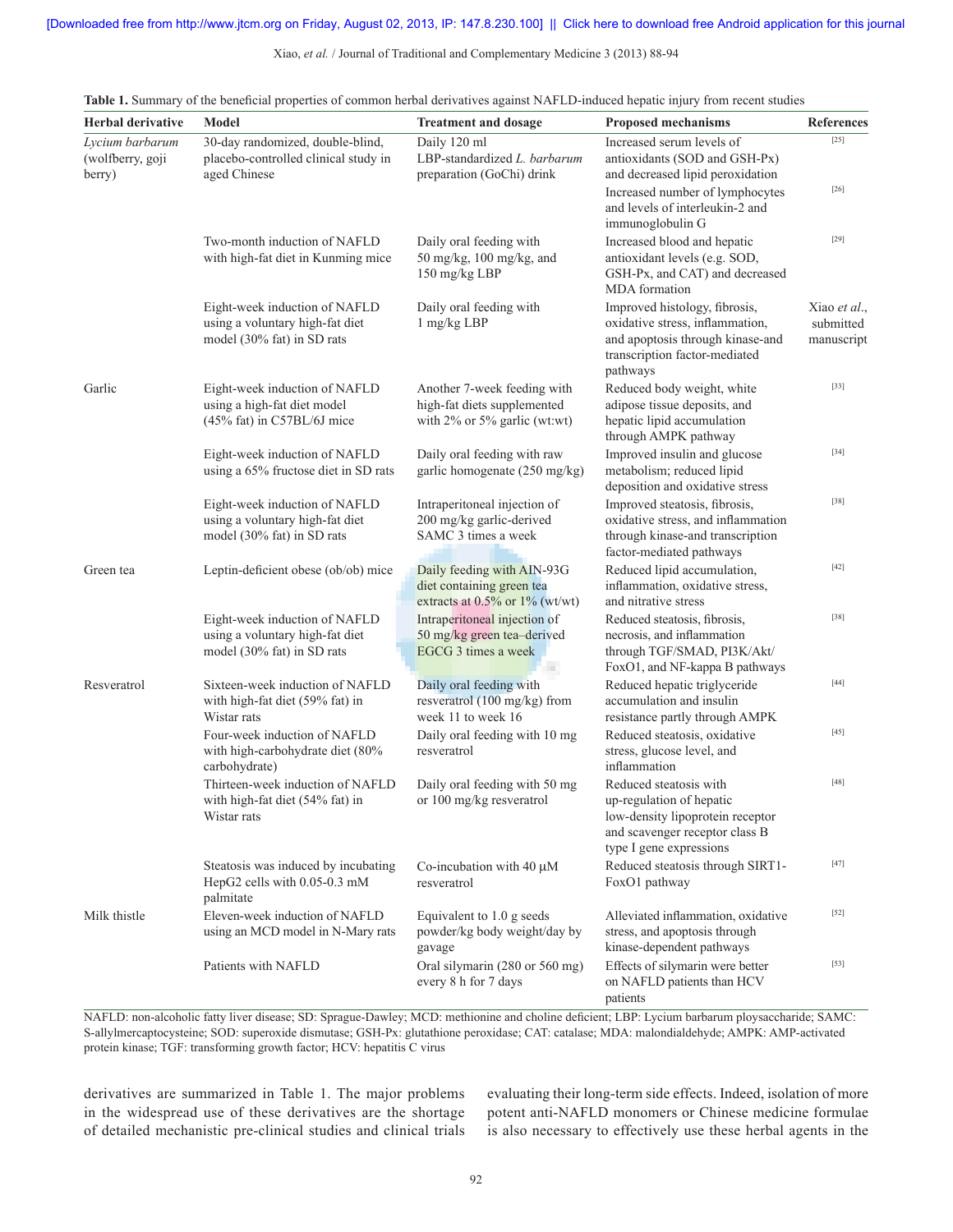Xiao, *et al.* / Journal of Traditional and Complementary Medicine 3 (2013) 88‑94

daily prevention and therapy of chronic liver diseases and other related metabolic syndromes.

- **REFERENCES**
- 1. Alkhouri N, Lopez R, Berk M, Feldstein AE. Serum retinol-binding protein 4 levels in patients with nonalcoholic fatty liver disease. J Clin Gastroenterol 2009;43:985‑9.
- 2. Argo CK, Caldwell SH. Epidemiology and natural history of non‑alcoholic steatohepatitis. Clin Liver Dis 2009;13:511‑31.
- 3. Caldwell SH, Harris DM, Patrie JT, Hespenheide EE. Is NASH underdiagnosed among African Americans? Am J Gastroenterol 2002;97:1496‑500.
- 4. Matteoni CA, Younossi ZM, Gramlich T, Boparai N, Liu YC, McCullough AJ. Nonalcoholic fatty liver disease: A spectrum of clinical and pathological severity. Gastroenterology 1999;116:1413-9.
- 5. WanlessIR, Lentz JS. Fatty liver hepatitis(steatohepatitis) and obesity: An autopsy study with analysis of risk factors. Hepatology 1990;12:1106‑10.
- 6. Bellentani S, Saccoccio G, Masutti F, Crocè LS, Brandi G, Sasso F, *et al*. Prevalence of and risk factors for hepatic steatosis in Northern Italy. Ann Intern Med 2000;132:112‑7.
- 7. Oshibuchi M, Nishi F, Sato M, Ohtake H, Okuda K. Frequency of abnormalities detected by abdominal ultrasound among Japanese adults. J Gastroenterol Hepatol 1991;6:165‑8.
- 8. Shen L, Fan JG, Shao Y, Zeng MD, Wang JR, Luo GH, *et al*. Prevalence of nonalcoholic fatty liver among administrative officers in Shanghai: An epidemiological survey. World J Gastroenterol 2003;9:1106-10.
- 9. Browning JD, Szczepaniak LS, Dobbins R, Nuremberg P, Horton JD, Cohen JC, *et al*. Prevalence of hepatic steatosis in an urban population in the United States: Impact of ethnicity. Hepatology 2004;40:1387‑95.
- 10. Schwimmer JB, Deutsch R, Kahen T, Lavine JE, Stanley C, Behling C. Prevalence of fatty liver in children and adolescents. Pediatrics 2006;118:1388‑93.
- 11. Fan JG, Farrell GC. Epidemiology of non‑alcoholic fatty liver disease in China. J Hepatol 2009;50:204‑10.
- 12. Wong VW, Chu WC, Wong GL, Chan RS, Chim AM, Ong A, *et al*. Prevalence of non-alcoholic fatty liver disease and advanced fibrosis in Hong Kong Chinese: A population study using proton-magnetic resonance spectroscopy and transient elastography. Gut 2012;61:409-15.
- 13. Yatsuji S, Hashimoto E, Tobari M, Taniai M, Tokushige K, Shiratori K. Clinical features and outcomes of cirrhosis due to non‑alcoholic steatohepatitis compared with cirrhosis caused by chronic hepatitis C. J Gastroenterol Hepatol 2009;24:248‑54.
- 14. Hashimoto E, Yatsuji S, Tobari M, Taniai M, Torii N, Tokushige K, *et al*. Hepatocellular carcinoma in patients with nonalcoholic steatohepatitis. J Gastroenterol 2009;44 Suppl 19:89‑95.
- 15. Weston SR, Leyden W, Murphy R, Bass NM, Bell BP, Manos MM, *et al*. Racial and ethnic distribution of nonalcoholic fatty liver in persons with newly diagnosed chronic liver disease. Hepatology 2005;41:372‑9.
- 16. Kakizaki S, Takizawa D, Yamazaki Y, Nakajima Y, Ichikawa T, Sato K, *et al*. Nonalcoholic fatty liver disease in Japanese patients with severe obesity who received laparoscopic Roux-en-Y gastric bypass surgery (LRYGB) in comparison to non‑Japanese patients. J Gastroenterol 2008;43:86‑92.
- 17. Polyzos SA, Kountouras J, Zavos C. Nonalcoholic fatty liver disease: The pathogenetic roles of insulin resistance and adipocytokines. Curr Mol Med 2009;9:299‑314.
- 18. Duvnjak M, Lerotić I, Barsić N, Tomasić V, Virović Jukić L, Velagić V. Pathogenesis and management issues for non‑alcoholic fatty liver disease. World J Gastroenterol 2007;13:4539-50.
- 19. Polyzos SA, Kountouras J, Zavos C, Deretzi G. Nonalcoholic fatty liver disease: Multimodal treatment options for a pathogenetically multiple‑hit disease. J Clin Gastroenterol 2012;46:272‑84.
- 20. Yilmaz, Y. Review article: Is non-alcoholic fatty liver disease a spectrum, or are steatosis and non‑alcoholic steatohepatitis distinct conditions? Aliment Pharmacol Ther 2012;36:815‑23.
- 21. Gossard AA, Lindor KD. Current therapies for nonalcoholic fatty liver disease. Drugs Today (Barc) 2011;47:915‑22.
- 22. Keating SE, Hackett DA, George J, Johnson NA. Exercise and non-alcoholic fatty liver disease: A systematic review and meta-analysis. J Hepatol 2012;57:157‑66.
- 23. Firenzuoli F, Gori L. Herbal medicine today: Clinical and research issues. Evid Based Complement Alternat Med 2007;4:37‑40.
- 24. Chang RC, So KF. Use of anti‑aging herbal medicine, *Lycium barbarum*, against aging‑associated diseases. What do we know so far? Cell Mol Neurobiol 2008;28:643‑52.
- 25. Amagase H, Sun B, Borek C. *Lycium barbarum* (goji) juice improves *in vivo* antioxidant biomarkers in serum of healthy adults. Nutr Res 2009;29:19‑25.
- 26. Amagase H, Sun B, Nance DM. Immunomodulatory effects of a standardized *Lycium barbarum* fruit juice in Chinese older healthy human subjects. J Med Food 2009;12:1159‑65.
- 27. Chao JC, Chiang SW, Wang CC, Tsai YH, Wu MS. Hot water‑extracted *Lycium barbarum* and *Rehmannia glutinosa* inhibit proliferation and induce apoptosis of hepatocellular carcinoma cells. World J Gastroenterol 2006;12:4478‑84.
- 28. Zhang M, Chen H, Huang J, Li Z, Zhu C, Zhang S. Effect of *Lycium barbarum* polysaccharide on human hepatoma QGY7703 cells: Inhibition of proliferation and induction of apoptosis. Life Sci 2005;76:2115-24.
- 29. Wu HT, He XJ, HongYK, MaT, XuYP, Li HH. Chemical characterization of *Lycium barbarum* polysaccharides and its inhibition against liver oxidative injury of high-fat mice. Int J Biol Macromol 2010;46:540-3.
- 30. Cheng D, Kong H. The effect of *Lycium barbarum* polysaccharide on alcohol‑induced oxidative stress in rats. Molecules 2011;16:2542‑50.
- 31. Xiao J, Liong EC, Ching YP, Chang RC, So KF, Fung ML, *et al*. *Lycium barbarum* polysaccharides protect mice liver from carbon tetrachloride‑induced oxidative stress and necroinflammation. J Ethnopharmacol 2012;139:462‑70.
- 32. Tipoe GL, Ho CT, Liong EC, Leung TM, Lau TY, Fung ML, *et al*. Voluntary oral feeding of rats not requiring a very high fat diet is a clinically relevant animal model of non-alcoholic fatty liver disease (NAFLD). Histol Histopathol 2009;24:1161-9.
- 33. Lee MS, Kim IH, Kim CT, Kim Y. Reduction of body weight by dietary garlic is associated with an increase in uncoupling protein mRNA expression and activation of AMP-activated protein kinase in diet-induced obese mice. J Nutr 2011;141:1947‑53.
- 34. Padiya R, Khatua TN, Bagul PK, Kuncha M, Banerjee SK. Garlic improves insulin sensitivity and associated metabolic syndromes in fructose fed rats. Nutr Metab (Lond) 2011;8:53.
- 35. Kim MH, Kim MJ, Lee JH, Han JI, Kim JH, Sok DE, *et al*. Hepatoprotective effect of aged black garlic on chronic alcohol-induced liver injury in rats. J Med Food 2011;14:732‑8.
- 36. Hosono‑Fukao T, HosonoT, SekiT, ArigaT. Diallyl trisulfide protects rats from carbon tetrachloride-induced liver injury. J Nutr 2009;139:2252-6.
- 37. Xiao J, Liong EC, Ling MT, Ching YP, Fung ML, Tipoe GL. S-allylmercaptocysteine reduces carbon tetrachloride-induced hepatic oxidative stress and necroinflammation via nuclear factor kappa B-dependent pathways in mice. Eur J Nutr 2012;51:323-33.
- 38. Xiao J, Ching YP, Liong EC, Nanji AA, Fung ML, Tipoe GL. Garlic-derived S-allylmercaptocysteine is a hepato-protective agent in non‑alcoholic fatty liver disease *in vivo* animal model. Eur J Nutr 2013;52:179‑91.
- 39. Chen JH, Tipoe GL, Liong EC, So HS, Leung KM, Tom WM, *et al*. Green tea polyphenols prevent toxin‑induced hepatotoxicity in mice by down-regulating inducible nitric oxide-derived prooxidants. Am J Clin Nutr 2004;80:742-51.
- 40. Ciesek S, von Hahn T, Colpitts CC, Schang LM, Friesland M, Steinmann J, et al. The green tea polyphenol, epigallocatechin-3-gallate, inhibits hepatitis C virus entry. Hepatology 2011;54:1947‑55.
- 41. Chen KH, Li PC, Lin WH, Chien CT, Low BH. Depression by a green tea extract of alcohol-induced oxidative stress and lipogenesis in rat liver. Biosci Biotechnol Biochem 2011;75:1668-76.
- 42. Chung MY, Park HJ, Manautou JE, Koo SI, Bruno RS. Green tea extract